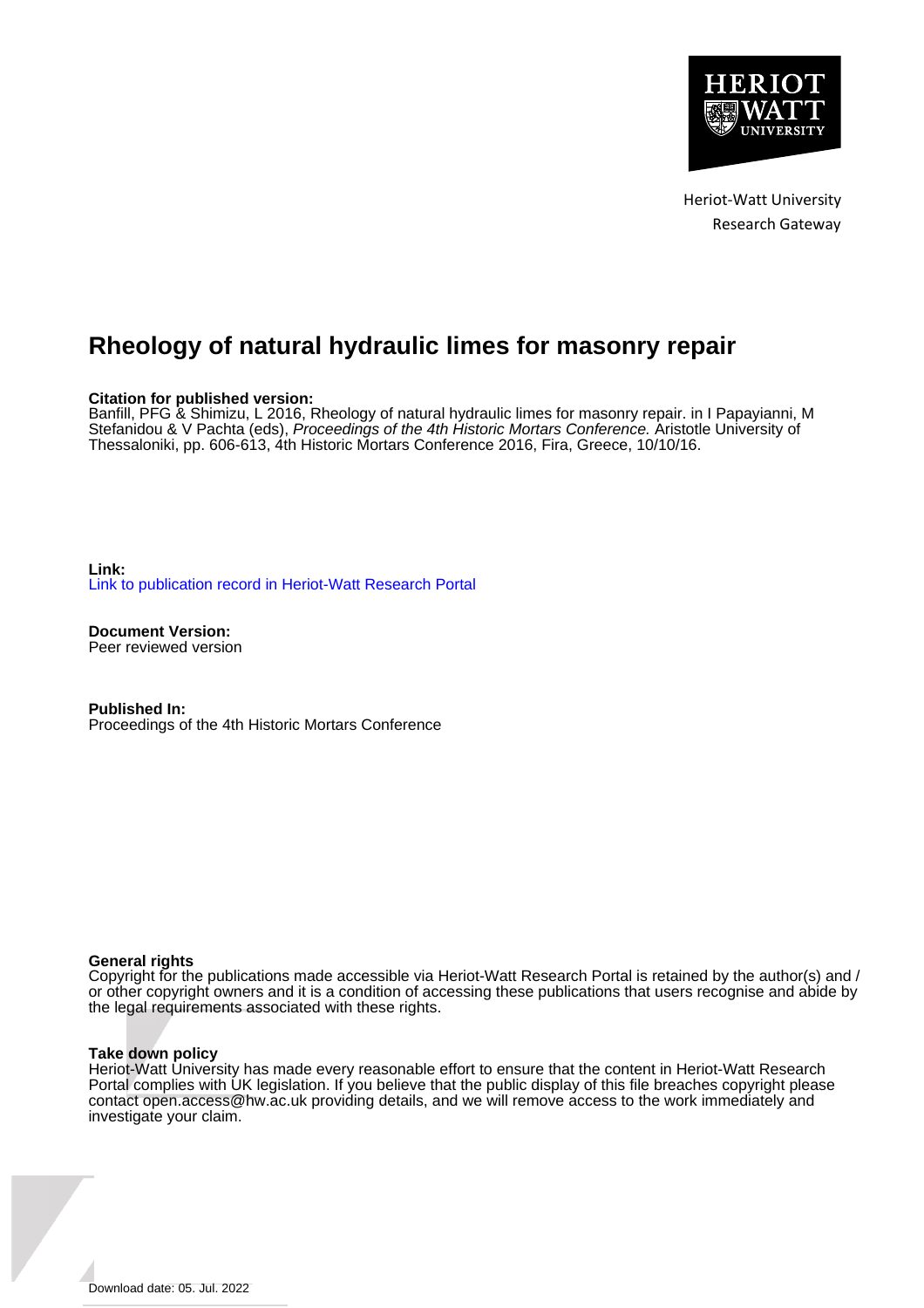## **Rheology of natural hydraulic limes for masonry repair**

#### **PFG Banfill<sup>1</sup> , LEH Shimizu<sup>2</sup>**

<sup>1</sup> School of Energy, Geoscience, Infrastructure and Society, Heriot-Watt University, Edinburgh, EH14 4AS, UK, email p.f.g.banfill@hw.ac.uk

<sup>2</sup> School of Civil Engineering, University of Sao Paolo, Brazil, email leohshimizu@gmail.com

**Abstract** The rheology of a series of mortars made with natural hydraulic limes (NHLs) from four manufacturers, commercially available in the UK, in conjunction with two Scottish sands, was determined. Rheologically, mortars conform to the Bingham model and the yield stress and plastic viscosity vary significantly between the various NHLs. As a consequence, when used on site, the water content necessary to achieve a consistent rheology varies over a two-fold range. Since site workers adjust water content to achieve a consistent rheology, this range will have a serious effect on the properties and performance of the hardened mortar in service.

#### **1 Introduction**

 Cement mortar for repair of masonry causes severe damage and loss of historically-important fabric, so interest in the use of lime binders has grown. Lime mortars are more flexible and better able to accommodate expansion and contraction in the masonry, and are additionally perceived as more environmentally friendly than cements. Consequently, there is a demand in Scotland for the use of mortar made with natural hydraulic lime (NHL) to resist the prevailing environmental conditions.

Commercially available NHLs are classified according to their hydraulicity, being assigned to grades NHL2, NHL3.5 and NHL5 according to the strength achieved in an arbitrarily defined standard laboratory mortar [1]. However, users and specifiers of NHLs for masonry repair are hindered by a lack of information on practical mortars and the aim of this work was to contribute to a wider research programme giving experimentally based guidance on mix selection. The paper compares the rheology of mortars made with NHLs from four manufacturers, commercially available in the UK, in conjunction with two Scottish sands.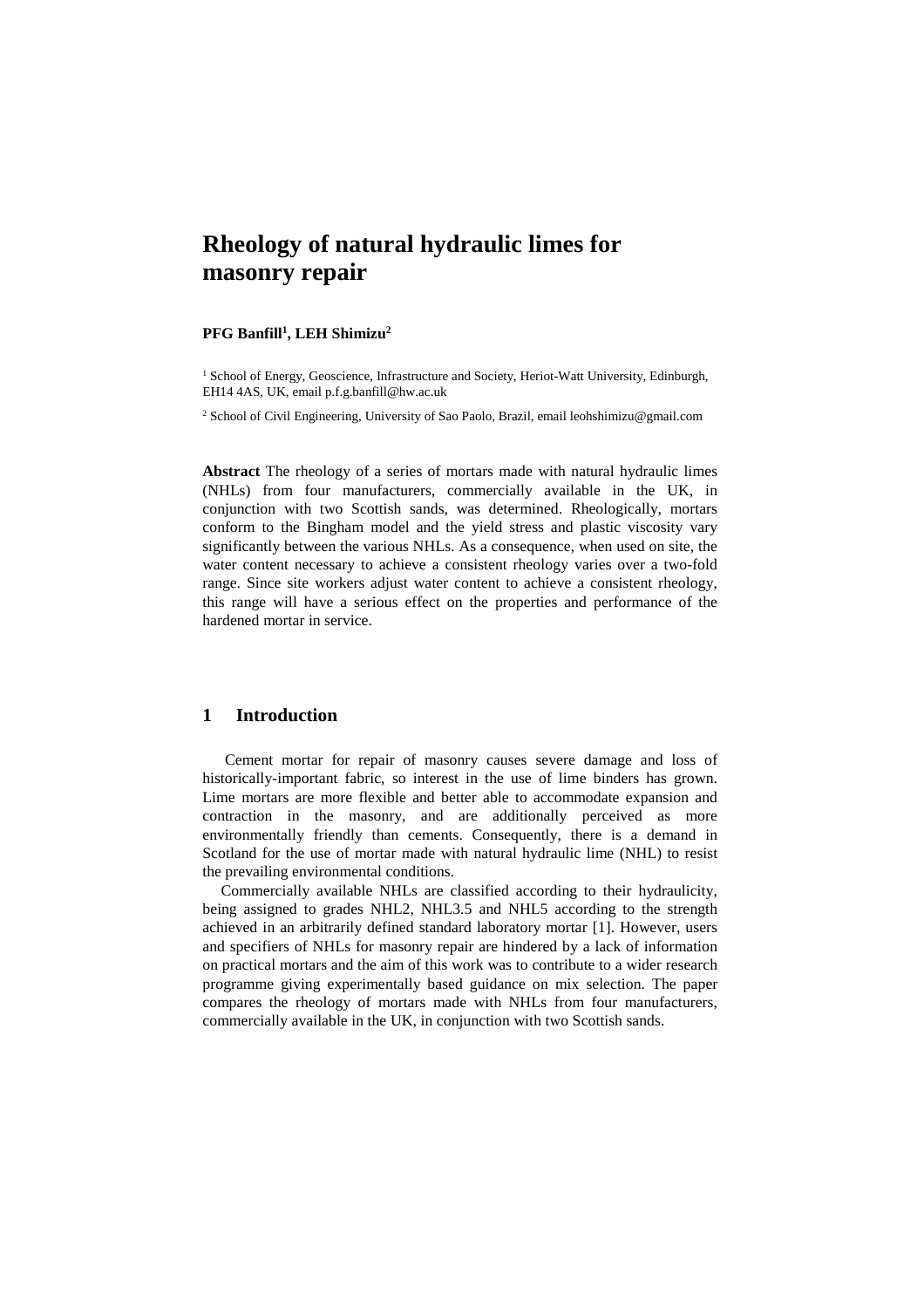## **2 Materials and mixes**

NHL2, NHL3.5 and NHL5 lime binders were obtained from four UK suppliers Hanson (www.hanson.com), originating from France, Otterbein (http://www.zkw-otterbein.de), Germany, St Astier (www.stastier.co.uk), France, and Singleton Birch (http://www.lime-mortars.co.uk), Portugal. These NHLs were used with two sands – Loanleven, Perthshire, a mainly quartzitic sand, and Cloddach, Morayshire, predominantly granitic – in mortars of nominal proportions 1:2.5 lime:sand by volume. Figure 1 shows that the Cloddach sand's particle size distribution is slightly finer. Additionally, the relative bulk density of the Cloddach sand  $(1710 \text{ kg/m}^3)$  is slightly lower than the Loanleven sand  $(1790 \text{ m})$ kg/m<sup>3</sup> ) and this implies a higher voids ratio. Table 1 shows the relative bulk densities of the NHLs, determined by the mean of three measurements of the mass of material in a 0.6L cylinder. Mortars were batched by mass of each material adjusted to ensure that the volume proportions remained constant.



**Fig. 1** Particle size distribution of the sands

**Table 1** Relative bulk densities of the NHLs  $(kg/m<sup>3</sup>)$ 

| Grade            | Hanson | Otterbein | <b>St Astier</b> | Singleton Birch |
|------------------|--------|-----------|------------------|-----------------|
| NHL <sub>2</sub> | 630    | 520       | 570              | 510             |
| <b>NHL3.5</b>    | 670    | 590       | 700              | 860             |
| NHL <sub>5</sub> | -      | 510       | 730              | 830             |

2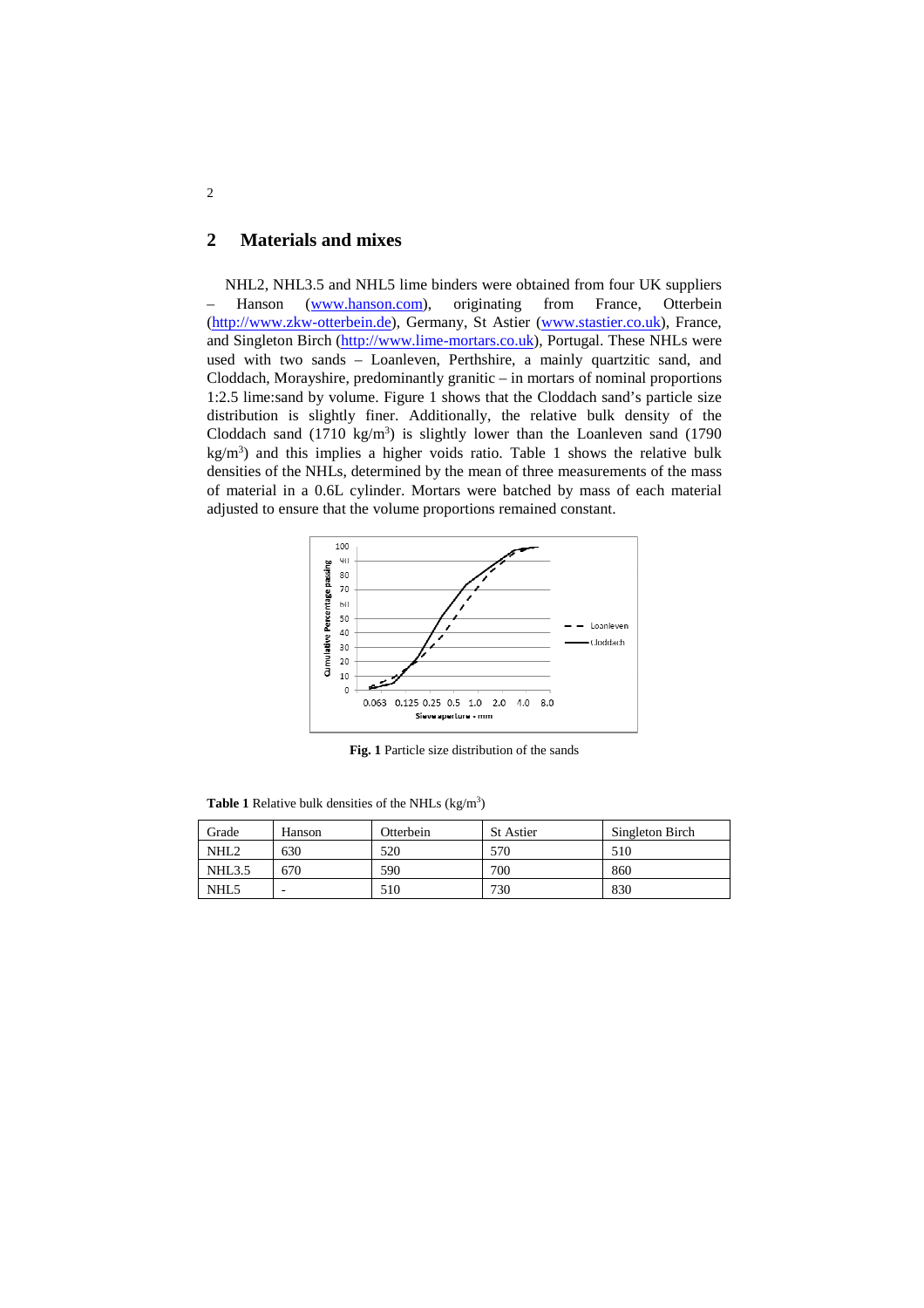## **3 Experimental procedure**

## *3.1 Mixing*

Approximately 1.5L of mortar was produced using the masses of the oven-dry sand and relevant NHL, calculated as above, mixed dry for one minute in a BS EN 196-1 mixer (Controls Instruments). Water was added over two minutes while rotating at low speed and mixing then continued until 7.5 minutes. At this point the mixing was stopped and material scraped off the walls of the bowl by hand before mixing for a further 7.5 minutes. Samples were taken for testing, then returned to the mixing bowl and more water added, mixed for a further two minutes and the sequence repeated. In this way the rheology of each mortar was measured at three progressively increasing water contents over a 30 minute period. A single replicate of each mix was prepared and tested (11 mortars, 33 tests).

#### *3.2 Testing*

The workability of each mortar at different water contents was determined with the Flow test according to BS EN 459-2 [2] and the rheology measured in the Viskomat NT instrument (Schleibinger, Germany) following the two-point principle [3,4]. The torque *T* exerted on a stationary paddle during rotation of a cylinder containing the mortar was measured as the speed of rotation *N* increased to 200 rev/min over 2 minutes and decreased to zero again over 2 minutes. Mortars conform to the Bingham model, with the intercept *g* corresponding to the yield stress and the slope of the line *h* corresponding to the plastic viscosity:

 $T = g + hN$  (1).

Calibration of the instrument enables the values of *g* and *h* determined from the flow curve to be converted to yield stress and plastic viscosity in fundamental units [2] but for the purposes of this paper it is sufficient to report *g* in Nmm and *h* in Nmms.

## **4 Results**

The relationship between the water/binder ratio (W/B) and the Flow of each mortar is shown in Fig. 2 (Loanleven sand) and Fig. 3 (Cloddach sand).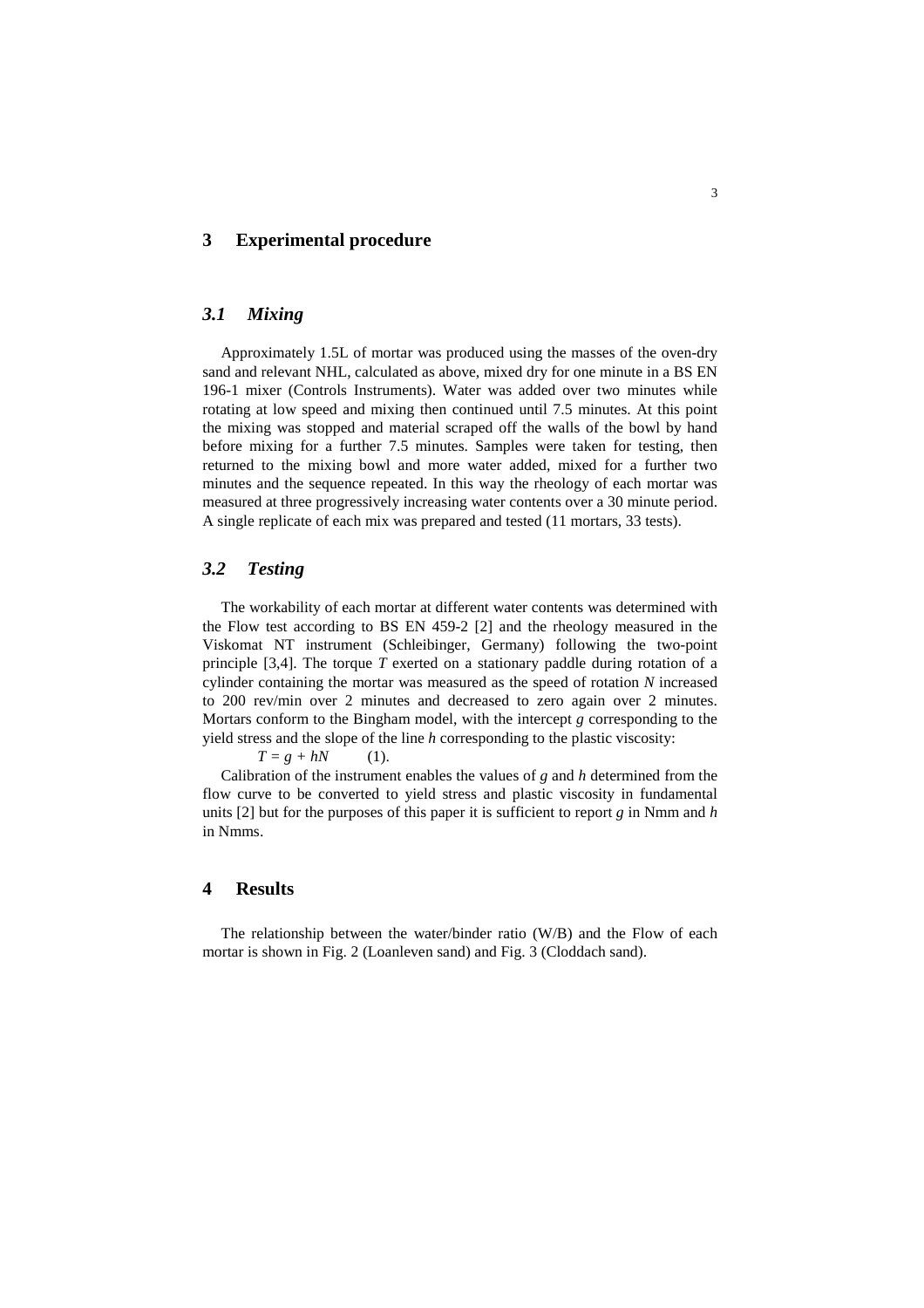

**Fig. 2** Effect of water content on Flow of Loanleven mortars



**Fig. 3** Effect of water content on Flow of Cloddach mortars

Since Flow shows (with one exception) a linear trend against W/B these results can be summarised by a linear trend line, from which the W/B to give any desired Flow can be interpolated. Table 2 gives the W/B to achieve 165mm Flow for each mortar.

**Table 2** Interpolated W/B for 165mm Flow. (Left – Loanleven / Right – Cloddach)

| Grade              | Hanson      | Otterbein   | <b>St Astier</b> | Singleton Birch |
|--------------------|-------------|-------------|------------------|-----------------|
| NHL <sub>2</sub>   | 1.53/1.72   | 1.97/2.26   | 1.57/1.78        | 1.76/1.70       |
| NHL <sub>3.5</sub> | 1.38 / 1.57 | 1.62 / 1.81 | 1.31 / 1.40      | 1.13/1.12       |
| NHL <sub>5</sub>   | -           | 1.88 / 1.98 | 1.24 / 1.27      | 1.20 / 1.12     |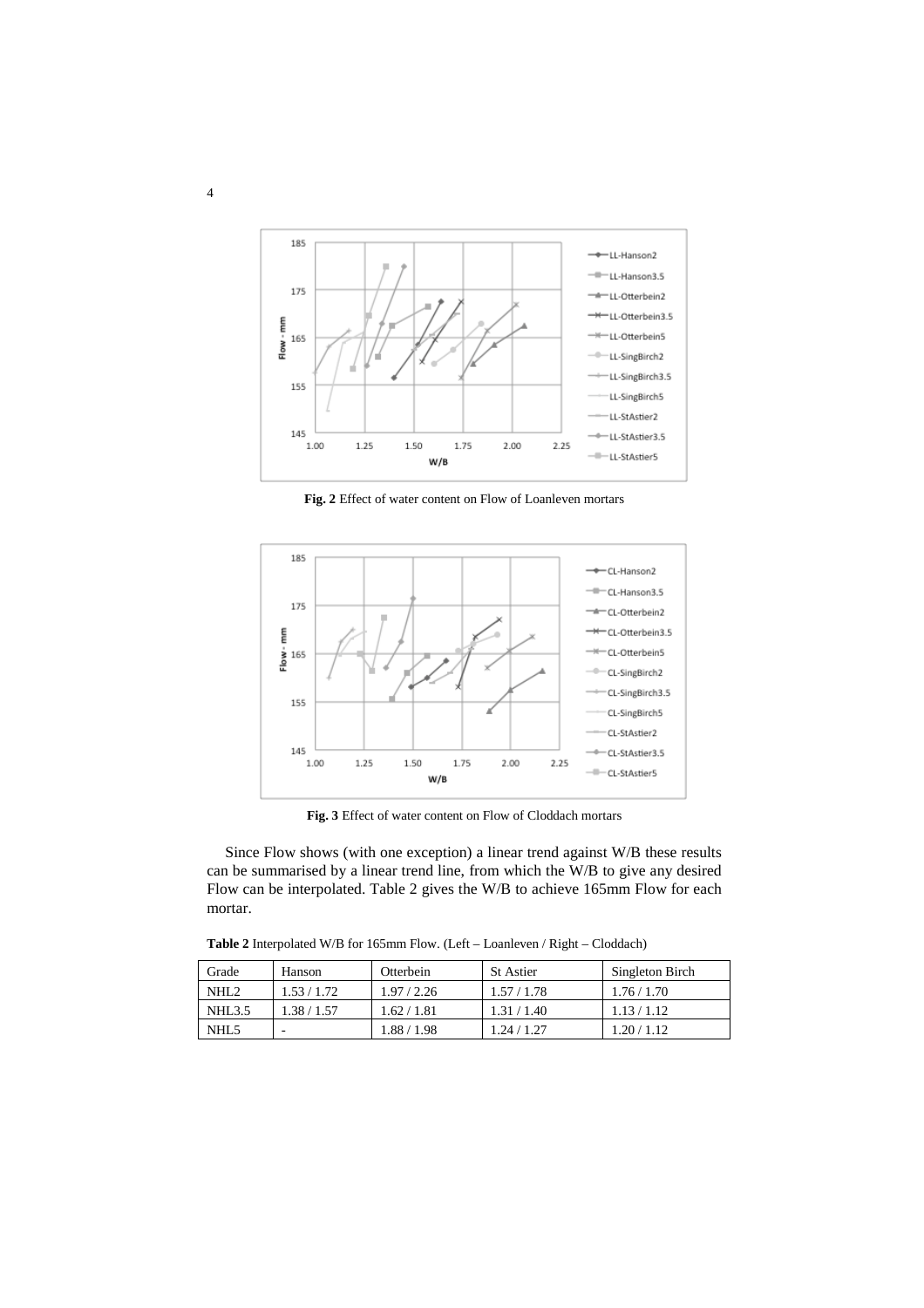The most obvious feature of the data in Table 2 is the wide range of W/B required by the different NHLs, even between those of the same grade. Overall, there is a factor of two between the highest and lowest W/B, with those of the same grade showing differences of between 30% and 55%. Cloddach requires more water than Loanleven sand for all of the Hanson, Otterbein and St Astier NHLs, which is consistent with Cloddach's finer particle size distribution, whilst there is no significant difference between the sands with Singleton Birch NHL. Comparing relative bulk densities (Table 1) there seems to be a parallel trend in the results for St Astier and Singleton Birch NHLs: in each case the NHL3.5 and NHL5 have a significantly higher relative bulk density than the NHL2 and in each case the W/B required is significantly lower. This is hard to explain because all the mortars were formulated on an equal volume basis, taking the relative bulk density into account.

Fig. 4 shows the general form of the flow curve of a lime mortar tested as described above in the Viskomat NT. The hysteresis loop between the up- and down-curves is due to the breakdown of structure formed by the flocculation of binder particles in water, and the parameters *g* and *h* are obtained by the best fit straight line through the points on the downcurve. Whereas the Flow is a single result, the best fit line permits the confidence limits to be estimated.



**Fig. 4** Flow curve for lime mortar in the Viskomat NT

The relationships between W/B and *g* and between W/B and *h* are shown for Loanleven mortars in Fig. 5 and for Cloddach mortars in Fig. 6.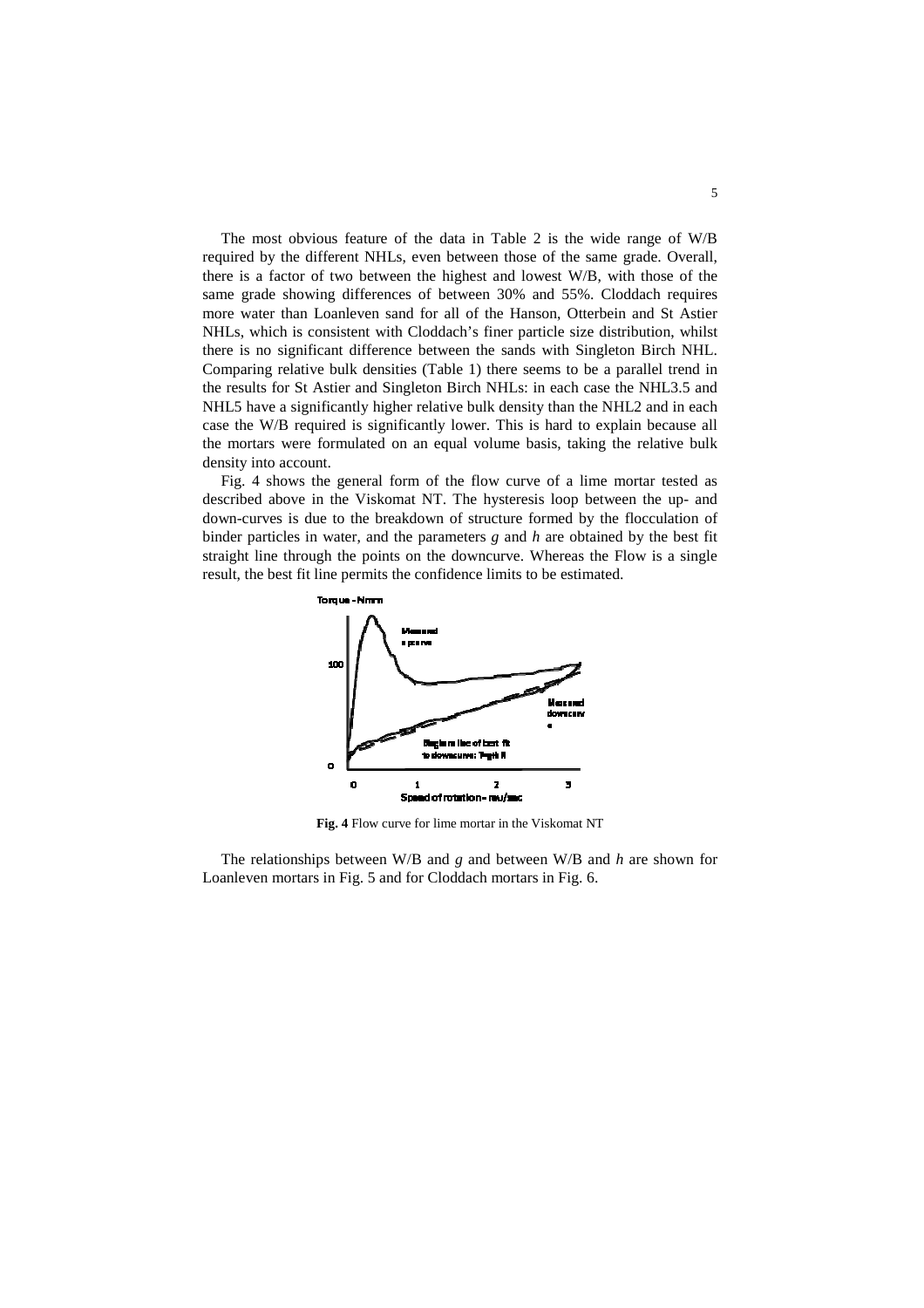

**Fig. 5** Effect of water content on *g* (above) and *h* (below) of Loanleven mortars

The expected trend of a reduction in *g* with increasing W/B [2] is generally observed. However, in two Loanleven mortars and four Cloddach mortars *g* passes through a real maximum at the intermediate W/B, whilst in some others the difference between *g* at adjacent W/Bs is small. The 90% confidence limits for *h*  can be calculated according to the method of Tattersall and Banfill [4], and are plotted at each point. It can be seen that in many cases the deviation from the expected trend of a reduction in *h* with increasing W/B [2] is within experimental error and in these cases the reduction in *h* is quite small over the range of W/B studied. The standard error in *g* under these test conditions is 1.93 times that in *h*, giving confidence limits of  $+2.5\%$  of the value of g which are too narrow to plot on the graphs, and confirms the reality of the differences mentioned above. It can also be seen that, whilst the values of Flow and g are similar for mortars with both sands and accord with the well-established correlation between single-point tests such as Flow or slump and yield stress [4], the values of *h* and thus plastic viscosity are consistently lower for Cloddach sand than Loanleven sand mortars.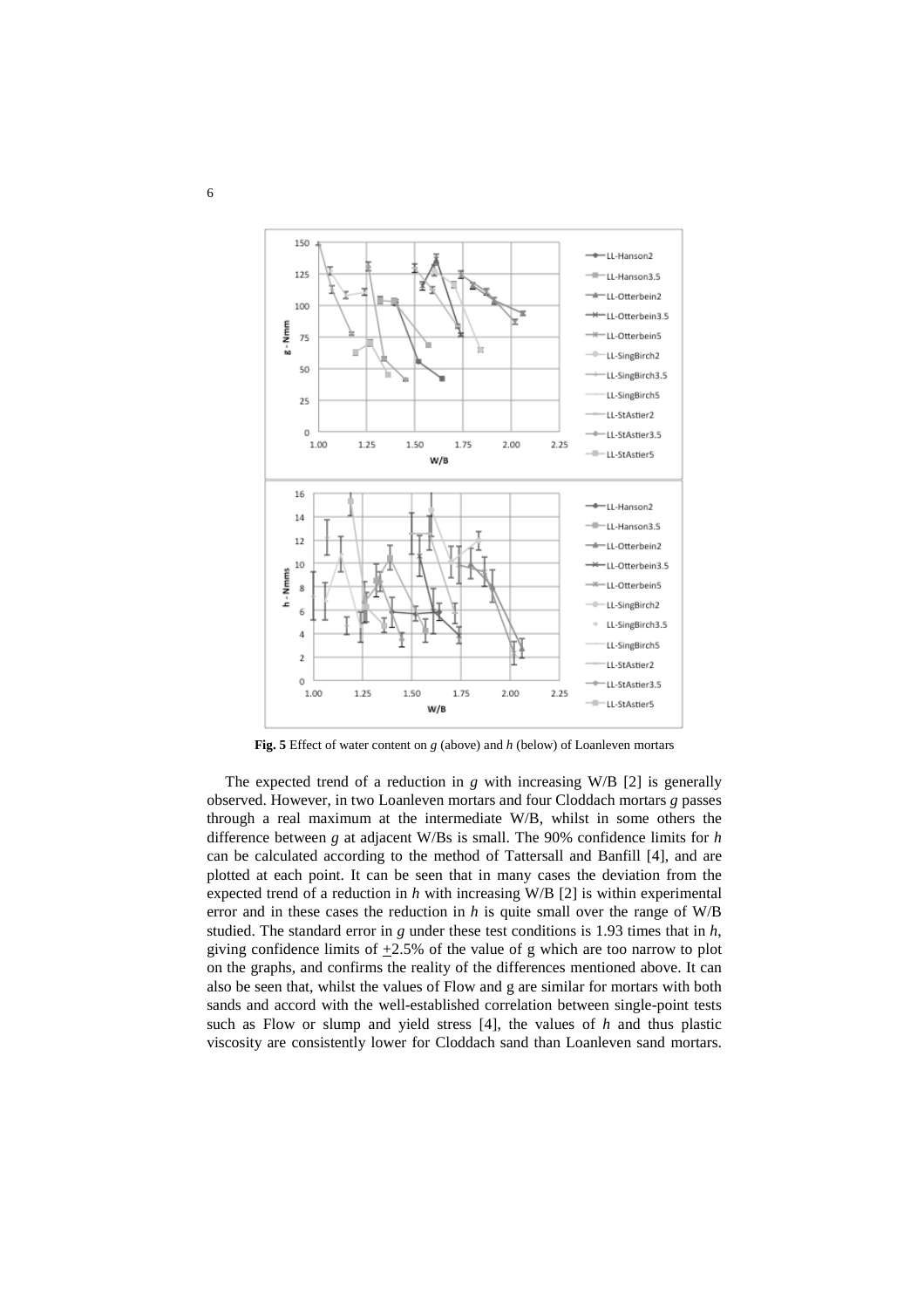This is because the finer particle size distribution of the Cloddach sand enables the mortar to flow more easily, even when W/B has been controlled to give the same Flow and yield stress. This difference may manifest itself as easier spreading of the mortar in practice. These rheology measurements lead to the same conclusion as for the Flow test results: the NHLs require a wide range (up to two-fold) of W/B to achieve similar levels of yield stress and plastic viscosity.



**Fig. 6** Effect of water content on *g* (above) and *h* (below) of Cloddach mortars

## **5 Discussion**

The implication of these wide variations in W/B between the different lime binders arises from the fact that on site the worker adjusts the W/B of the mortar to achieve the desired working properties. These working properties may be more